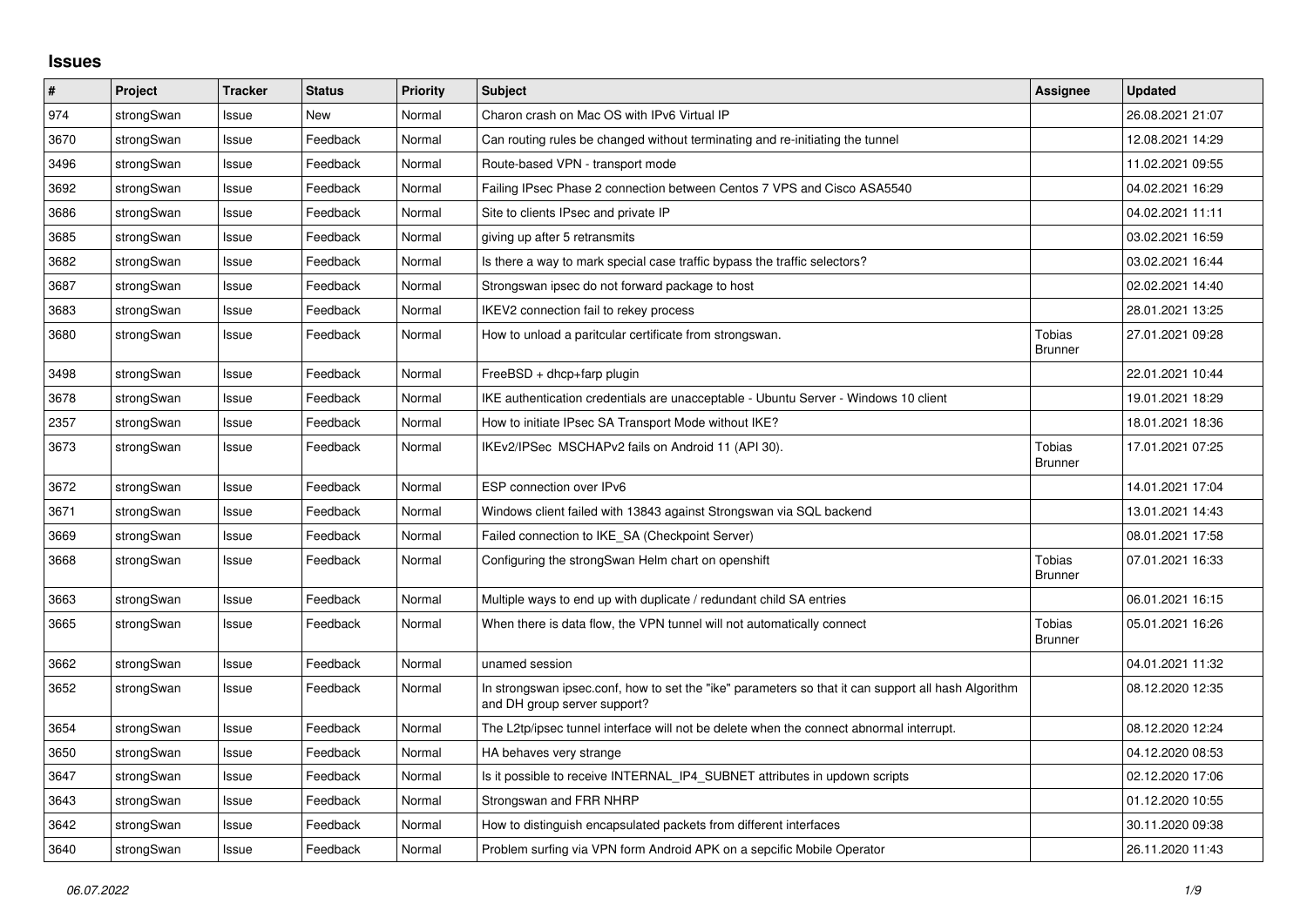| $\pmb{\#}$ | Project    | <b>Tracker</b> | <b>Status</b> | <b>Priority</b> | <b>Subject</b>                                                                                               | <b>Assignee</b>                 | <b>Updated</b>   |
|------------|------------|----------------|---------------|-----------------|--------------------------------------------------------------------------------------------------------------|---------------------------------|------------------|
| 3636       | strongSwan | Issue          | Feedback      | Normal          | Tor behind VPN                                                                                               | Tobias<br><b>Brunner</b>        | 23.11.2020 14:09 |
| 3630       | strongSwan | Issue          | Feedback      | Normal          | The certificate is loaded but not used.                                                                      |                                 | 18.11.2020 10:29 |
| 3628       | strongSwan | Issue          | Feedback      | Normal          | Constant `retransmit` while establishing CHILD SA                                                            |                                 | 16.11.2020 10:14 |
| 3629       | strongSwan | Issue          | Feedback      | Normal          | IPSec enc only on specific dport/proto                                                                       |                                 | 16.11.2020 10:04 |
| 3620       | strongSwan | Issue          | Feedback      | Normal          | L2TP/IPSEC ipsec.conf setting                                                                                | <b>Tobias</b><br><b>Brunner</b> | 12.11.2020 10:14 |
| 3626       | strongSwan | Issue          | Feedback      | Low             | "Always On VPN" not available in Fire TV 4k                                                                  | <b>Tobias</b><br><b>Brunner</b> | 11.11.2020 12:41 |
| 3625       | strongSwan | Issue          | Feedback      | Normal          | Always on VPN when the client is on the same LAN as the VPN server                                           |                                 | 10.11.2020 18:45 |
| 3618       | strongSwan | Issue          | Feedback      | Normal          | Use side-band to configure strongswan's                                                                      |                                 | 09.11.2020 10:38 |
| 3616       | strongSwan | Issue          | Feedback      | Normal          | With Strongswan 5.7.2, unique=never not allowing multiple clients to establish tunnels with same<br>identity |                                 | 05.11.2020 12:32 |
| 3617       | strongSwan | Issue          | Feedback      | Normal          | full-offload swanctl.conf                                                                                    |                                 | 03.11.2020 17:24 |
| 3614       | strongSwan | Issue          | Feedback      | Normal          | Certificate renewal for about to expire certificates                                                         |                                 | 30.10.2020 13:30 |
| 3613       | strongSwan | Issue          | Feedback      | Low             | Load-test jobs scheduled after tunnels are terminated                                                        |                                 | 28.10.2020 12:06 |
| 3607       | strongSwan | Issue          | Feedback      | Normal          | statusall option reports transport established two or three times per IP at start-up                         |                                 | 27.10.2020 16:48 |
| 3611       | strongSwan | Issue          | Feedback      | Normal          | Unable to Send Traffic Using NAT on EC2 Instance                                                             |                                 | 27.10.2020 16:35 |
| 3610       | strongSwan | Issue          | Feedback      | Normal          | farp plugin conflicts with DHCP service                                                                      |                                 | 26.10.2020 18:06 |
| 3606       | strongSwan | Issue          | Feedback      | Normal          | Using ipsec tunnel from "foreign" subnet                                                                     | Noel Kuntze                     | 26.10.2020 12:23 |
| 3609       | strongSwan | Issue          | Feedback      | Normal          | Potential DNS server IP address conflicts                                                                    |                                 | 26.10.2020 11:12 |
| 3597       | strongSwan | Issue          | Feedback      | Normal          | IPSec Client on CentOS 8 - Can't connect using ShrewSoft VPN config file                                     |                                 | 21.10.2020 16:38 |
| 3604       | strongSwan | Issue          | Feedback      | Normal          | Email Notification on down status                                                                            |                                 | 21.10.2020 10:54 |
| 3596       | strongSwan | Issue          | Feedback      | Normal          | no issuer certificate found for                                                                              |                                 | 21.10.2020 03:27 |
| 3603       | strongSwan | Issue          | Feedback      | Normal          | dns issue in config mode                                                                                     |                                 | 20.10.2020 11:50 |
| 3592       | strongSwan | Issue          | Feedback      | Normal          | Tunnel reported as established but log show "found encrypted payload, but no transform set"                  |                                 | 20.10.2020 10:37 |
| 3598       | strongSwan | Issue          | Feedback      | Normal          | swanctl on Windows: Support aborting execution                                                               |                                 | 19.10.2020 15:01 |
| 3594       | strongSwan | Issue          | Feedback      | Normal          | How to see the traffic at ESP in UDP SPIs and forwarding rule                                                | Tobias<br>Brunner               | 15.10.2020 13:57 |
| 3593       | strongSwan | Issue          | Feedback      | Normal          | Need variable tracking make_before_break state into updown scripts                                           |                                 | 13.10.2020 09:59 |
| 3588       | strongSwan | Issue          | Feedback      | Normal          | VPN setup over 4G                                                                                            |                                 | 08.10.2020 14:13 |
| 3573       | strongSwan | Issue          | Feedback      | Normal          | ike2 and transit traffic                                                                                     |                                 | 05.10.2020 10:55 |
| 3580       | strongSwan | Issue          | Feedback      | Normal          | encapsulation and packets not routing into tunnel problems                                                   |                                 | 02.10.2020 10:03 |
| 3584       | strongSwan | Issue          | Feedback      | Normal          | Separate ipsec.conf file per conn and separate ipsec.secrets file per conn                                   | Tobias<br><b>Brunner</b>        | 30.09.2020 17:06 |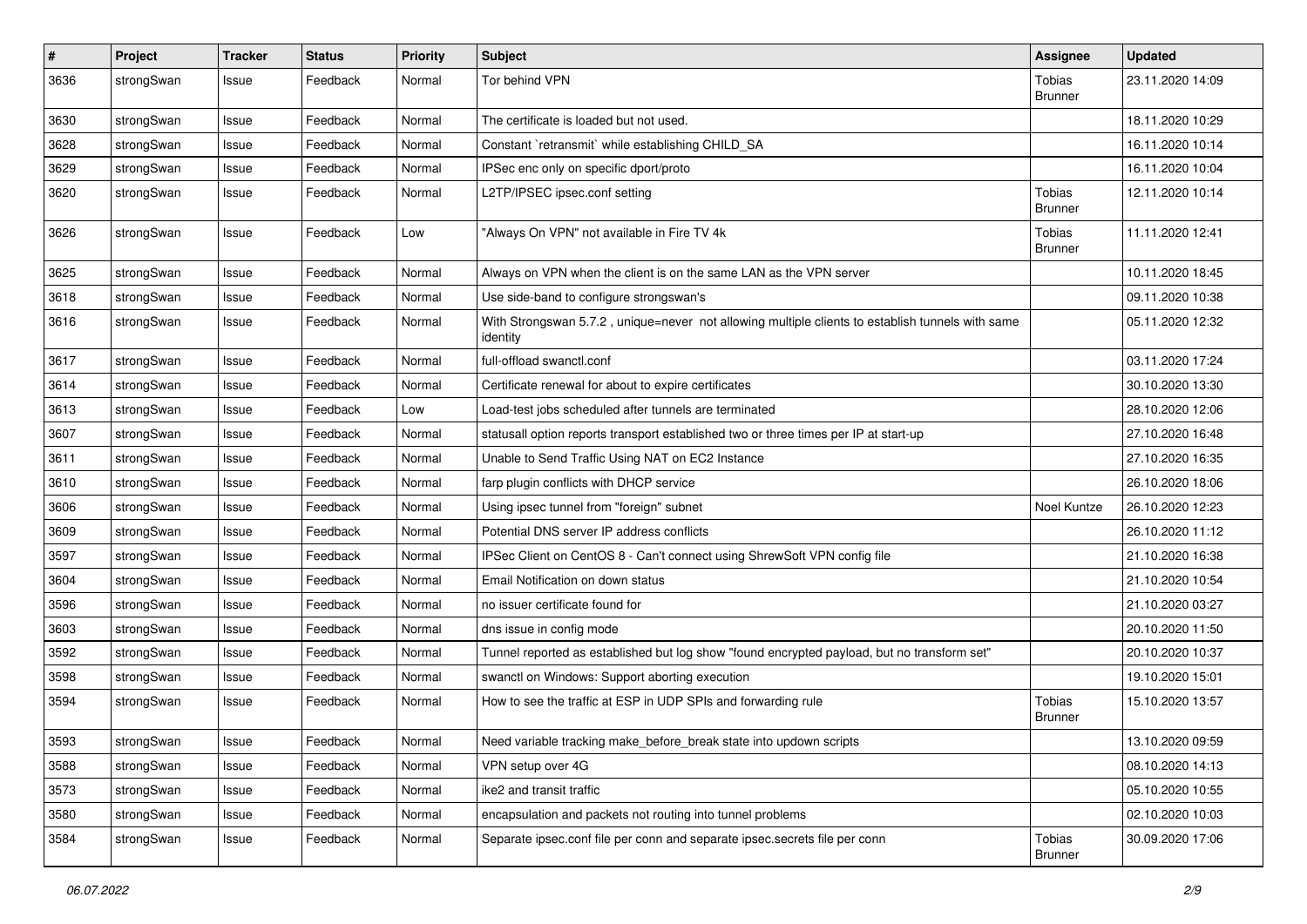| $\pmb{\#}$ | Project    | <b>Tracker</b> | <b>Status</b> | <b>Priority</b> | <b>Subject</b>                                                                          | Assignee                 | <b>Updated</b>   |
|------------|------------|----------------|---------------|-----------------|-----------------------------------------------------------------------------------------|--------------------------|------------------|
| 3577       | strongSwan | Issue          | Feedback      | Normal          | StrongSwan Connection adding and deleting over network.                                 |                          | 28.09.2020 15:13 |
| 3578       | strongSwan | Issue          | Feedback      | Normal          | ipsec connection to FortiClient VPN                                                     |                          | 28.09.2020 15:08 |
| 3576       | strongSwan | Issue          | Feedback      | Normal          | strongswan on openwrt virtual ip inside ipsec tunnel                                    |                          | 25.09.2020 17:01 |
| 3575       | strongSwan | Issue          | Feedback      | Normal          | Tunnel of IPv6 Over IPv4 not accespting Jumbo Packets                                   |                          | 23.09.2020 16:44 |
| 3568       | strongSwan | Issue          | Feedback      | Normal          | vpn connection is unstable                                                              |                          | 23.09.2020 16:28 |
| 3566       | strongSwan | Issue          | Feedback      | Normal          | Number of simultaneous connections limited to 1000 in a cluster                         |                          | 18.09.2020 09:46 |
| 3565       | strongSwan | Issue          | Feedback      | Normal          | Filtering out logs or plugin in to do so                                                |                          | 16.09.2020 11:45 |
| 3564       | strongSwan | Issue          | Feedback      | Normal          | Out of order packets are generated if strong swan is running on multiple cores          |                          | 16.09.2020 10:01 |
| 3561       | strongSwan | Issue          | Feedback      | Normal          | Azure P2S VPN Linux connection error                                                    |                          | 15.09.2020 12:22 |
| 3560       | strongSwan | Issue          | Feedback      | Normal          | PSK tunnel working - Cert fails with fragmention errors                                 | Tobias<br><b>Brunner</b> | 11.09.2020 14:15 |
| 3558       | strongSwan | Issue          | Feedback      | Normal          | deleting half open IKE_SA with x.x.x.x after timeout with iOS device                    |                          | 05.09.2020 21:23 |
| 3536       | strongSwan | Issue          | Feedback      | Normal          | When Create multiple tunnels restart ipsec service will establish fail.                 |                          | 03.09.2020 13:58 |
| 3537       | strongSwan | Issue          | Feedback      | Normal          | IPv6 Packets are not transferred from server to client through IPSec using RPC protocol |                          | 01.09.2020 12:50 |
| 3552       | strongSwan | Issue          | Feedback      | Normal          | Internet disconnects after once VPN is established                                      |                          | 30.08.2020 05:35 |
| 3545       | strongSwan | Issue          | New           | Normal          | Configuration model for multiple-VRF tunnel endpoints                                   |                          | 18.08.2020 13:50 |
| 3291       | strongSwan | Issue          | Feedback      | Normal          | IPSec IKEv2 Client to VPN service 2                                                     | Tobias<br><b>Brunner</b> | 16.08.2020 12:58 |
| 3534       | strongSwan | Issue          | New           | Urgent          | use of strongswan, ipvlan L2 and kernel ipsec                                           |                          | 04.08.2020 20:59 |
| 3392       | strongSwan | Issue          | Feedback      | Normal          | mark=%unique and no Internet-connection with VPN                                        |                          | 31.07.2020 15:26 |
| 3524       | strongSwan | Issue          | <b>New</b>    | Urgent          | Routing public IP addresses thru the VPN tunnel (Peer is Cisco ISR)                     |                          | 24.07.2020 03:15 |
| 3490       | strongSwan | Issue          | Feedback      | Normal          | Selecting incorrect auth mode for IKEv1                                                 |                          | 21.07.2020 21:26 |
| 3516       | strongSwan | Issue          | Feedback      | Normal          | Close IKE_SA after expiry without rekey/reauth                                          |                          | 20.07.2020 19:32 |
| 2701       | strongSwan | Issue          | New           | Normal          | Low bandwidth when Iperfing data thorugh IPSEC tunnel                                   |                          | 07.07.2020 13:38 |
| 3499       | strongSwan | Issue          | Feedback      | Normal          | ISAKMP Signature hash algorithm / EAP-TLS Authentification                              |                          | 30.06.2020 10:40 |
| 3500       | strongSwan | Issue          | Feedback      | Normal          | swanctl --list-cert not listing all certs                                               |                          | 29.06.2020 15:25 |
| 3442       | strongSwan | Issue          | Feedback      | Normal          | Apply policy based on network interface in transport mode                               |                          | 13.05.2020 10:53 |
| 2160       | strongSwan | Issue          | Feedback      | Normal          | support for opportunistic encryption                                                    |                          | 06.05.2020 10:32 |
| 3400       | strongSwan | Issue          | Feedback      | Normal          | Windows 10 IKEv2 rekeying fails                                                         |                          | 16.04.2020 17:08 |
| 3403       | strongSwan | Issue          | Feedback      | Normal          | IKEv2 natd false detection                                                              |                          | 09.04.2020 14:19 |
| 3389       | strongSwan | Issue          | Feedback      | Normal          | Child SAs not getting created after rekeying                                            |                          | 30.03.2020 15:45 |
| 817        | strongSwan | Issue          | Feedback      | Normal          | IKEv2 IPv6 Router Advertisement                                                         |                          | 27.03.2020 17:14 |
| 3377       | strongSwan | Issue          | Feedback      | Normal          | Interface ID not configured during HA synchronization                                   |                          | 18.03.2020 10:15 |
| 3366       | strongSwan | Issue          | Feedback      | Normal          | Uninstall "any" trap policy if start_action=trap with virtual IPs is used               |                          | 13.03.2020 14:57 |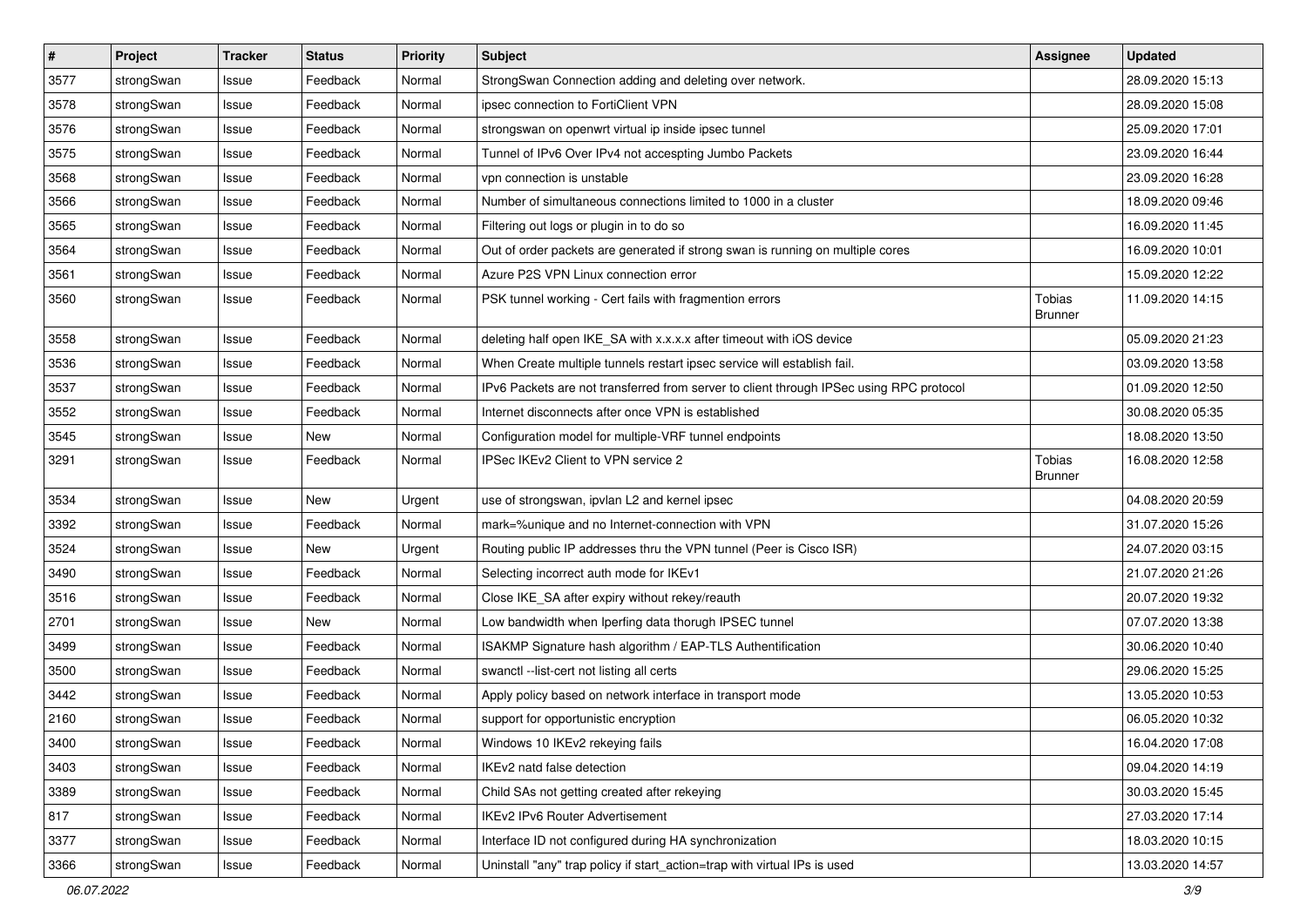| $\pmb{\#}$ | Project    | <b>Tracker</b> | <b>Status</b> | <b>Priority</b> | <b>Subject</b>                                                                                                     | Assignee | <b>Updated</b>   |
|------------|------------|----------------|---------------|-----------------|--------------------------------------------------------------------------------------------------------------------|----------|------------------|
| 3342       | strongSwan | Issue          | Feedback      | Normal          | Certain fields in Storngswan on Firestick4K are not editable                                                       |          | 20.02.2020 09:36 |
| 3326       | strongSwan | Issue          | New           | Normal          | update custom routing table (table 220 by default) with new routes if new networks and routes<br>appear            |          | 10.02.2020 12:01 |
| 3307       | strongSwan | Issue          | Feedback      | Normal          | Probable non compliance with RFC 7296 wrt traffic selector narrowing?                                              |          | 14.01.2020 16:19 |
| 3304       | strongSwan | lssue          | Feedback      | Normal          | Found unsupported critical X.509 extension: X509v3 Name Constraints                                                |          | 13.01.2020 14:50 |
| 3298       | strongSwan | Issue          | New           | Normal          | strategies to improve strongswan performance per single SA                                                         |          | 23.12.2019 14:05 |
| 3282       | strongSwan | Issue          | Feedback      | Normal          | Android VPN client keeps retrying in airplane mode                                                                 |          | 29.11.2019 16:06 |
| 3268       | strongSwan | Issue          | Feedback      | Normal          | Traffic disruption -- policy-based VPN to AWS VPN service                                                          |          | 15.11.2019 16:53 |
| 3254       | strongSwan | Issue          | Feedback      | Normal          | Log level in android level                                                                                         |          | 08.11.2019 08:36 |
| 3159       | strongSwan | Issue          | New           | High            | backup ipsec tunnels                                                                                               |          | 26.08.2019 14:28 |
| 3151       | strongSwan | Issue          | Feedback      | Normal          | Forecast stops forwarding multicast                                                                                |          | 26.08.2019 14:06 |
| 3154       | strongSwan | Issue          | Feedback      | Normal          | signature validation failed only with sha2                                                                         |          | 20.08.2019 11:51 |
| 3122       | strongSwan | Issue          | Feedback      | Normal          | Strongswan software iterupts                                                                                       |          | 18.07.2019 02:27 |
| 3097       | strongSwan | lssue          | Feedback      | Normal          | charon restart behaviour                                                                                           |          | 24.06.2019 16:09 |
| 3072       | strongSwan | Issue          | Feedback      | Normal          | Windows 10: setting WFP SA SPI fails with error 0x80320014                                                         |          | 29.05.2019 14:34 |
| 2750       | strongSwan | Issue          | Feedback      | Normal          | setting WFP SA SPI failed: 0x80320035                                                                              |          | 27.05.2019 11:59 |
| 3041       | strongSwan | lssue          | Feedback      | Low             | fail2ban or equivalent                                                                                             |          | 06.05.2019 09:07 |
| 2966       | strongSwan | Issue          | Feedback      | Normal          | Problems with large amount of subnets in leftsubnet configuration                                                  |          | 02.04.2019 10:35 |
| 2964       | strongSwan | Issue          | Feedback      | Normal          | Route to IKE Gateway Fails to Update Under Particular Configuration                                                |          | 13.03.2019 10:38 |
| 2958       | strongSwan | Issue          | Feedback      | Normal          | Trap policies with unspecified remote IP covering multiple specific ports constantly produce new<br><b>IKE SAs</b> |          | 11.03.2019 15:03 |
| 2870       | strongSwan | Issue          | Feedback      | Normal          | DNS resolution outside of tunnel if DNS server is in remote TS                                                     |          | 22.01.2019 11:06 |
| 2400       | strongSwan | Issue          | Feedback      | Normal          | Is DPD supposed to detect dead tunnel, or dead IKE instance                                                        |          | 11.01.2019 22:53 |
| 2835       | strongSwan | Issue          | Feedback      | Normal          | Rekeyed SA can't be deleted in standby node                                                                        |          | 19.12.2018 02:52 |
| 2816       | strongSwan | Issue          | Feedback      | Normal          | order of DNS entries is reversed in /etc/resolv.conf                                                               |          | 06.11.2018 10:41 |
| 2726       | strongSwan | Issue          | Feedback      | Normal          | Strongswan selects wrong source IP                                                                                 |          | 23.08.2018 13:38 |
| 2621       | strongSwan | lssue          | Feedback      | Normal          | Android: VPN connection stops working, strongSwan shows Connected                                                  |          | 06.07.2018 13:06 |
| 2698       | strongSwan | Issue          | Feedback      | Low             | DSCP and kernel-libipsec                                                                                           |          | 04.07.2018 15:01 |
| 2691       | strongSwan | Issue          | New           | Normal          | Strongswan and KSOFTIRQ cpu utilization                                                                            |          | 26.06.2018 14:34 |
| 2682       | strongSwan | Issue          | New           | Normal          | IMV/IMC (re)Attestation                                                                                            |          | 07.06.2018 21:25 |
| 2678       | strongSwan | Issue          | Feedback      | Normal          | Phase 1 issue                                                                                                      |          | 07.06.2018 20:06 |
| 2671       | strongSwan | Issue          | New           | Normal          | Passing user-supplied cerificate file names to charon-nm is problematic                                            |          | 23.05.2018 21:27 |
| 352        | strongSwan | Issue          | Feedback      | Normal          | unable to allocate SPIs from kernel when running 32 bit binaries on 64 bit Linux                                   |          | 17.04.2018 14:59 |
| 2618       | strongSwan | Issue          | Feedback      | Normal          | Query regarding assignment of Tunnel IP                                                                            |          | 09.04.2018 10:57 |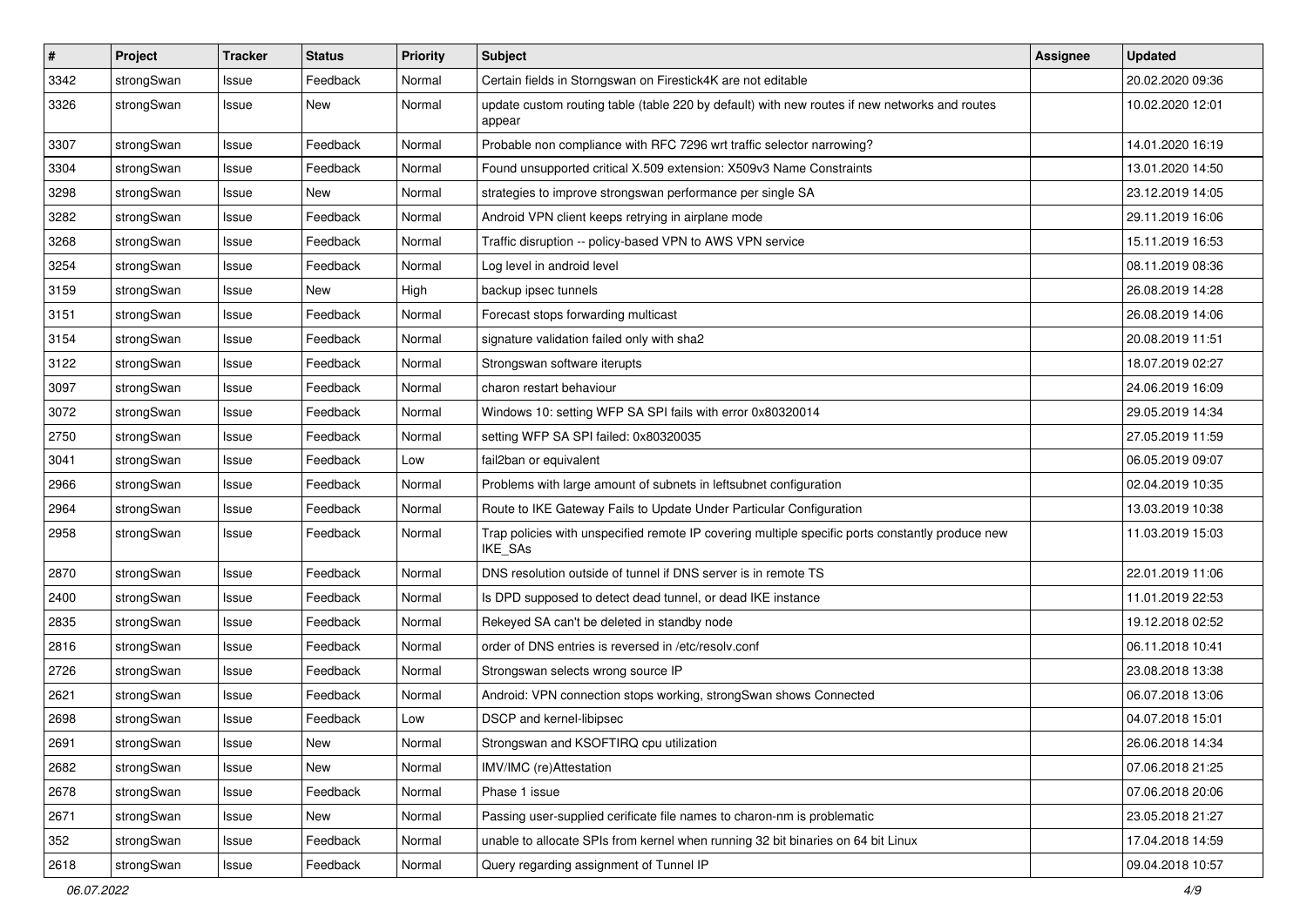| #    | Project    | <b>Tracker</b> | <b>Status</b> | <b>Priority</b> | <b>Subject</b>                                                                                                                                          | Assignee      | <b>Updated</b>   |
|------|------------|----------------|---------------|-----------------|---------------------------------------------------------------------------------------------------------------------------------------------------------|---------------|------------------|
| 2580 | strongSwan | Issue          | Feedback      | Normal          | [CFG] handling xx attribute failed in Android or Ubuntu, but works in macOS                                                                             |               | 09.03.2018 17:49 |
| 2560 | strongSwan | Issue          | Feedback      | Normal          | Duplicate CA cert requests sent                                                                                                                         |               | 28.02.2018 10:54 |
| 2494 | strongSwan | Issue          | Feedback      | Normal          | Problems With 64bit Slot IDs With Pkcs11 Plugin                                                                                                         | Jordan Hrycaj | 12.12.2017 16:03 |
| 2493 | strongSwan | Issue          | Feedback      | Normal          | Pkcs11 Plugin Returns w/Bogus Return Code                                                                                                               | Jordan Hrycaj | 12.12.2017 15:58 |
| 2446 | strongSwan | Issue          | Feedback      | Normal          | Traffic loss during IKE reauth despite make-before-break enabled                                                                                        |               | 27.11.2017 17:12 |
| 2464 | strongSwan | Issue          | <b>New</b>    | Normal          | How to Loadbalance strongswan IPsec via NGINX?                                                                                                          |               | 12.11.2017 19:16 |
| 2459 | strongSwan | Issue          | New           | High            | updown script deleted firewall rules at down-client in make-before-break responder side                                                                 |               | 05.11.2017 19:13 |
| 2077 | strongSwan | Issue          | Feedback      | Normal          | Grace period before reassigning offline IP lease                                                                                                        |               | 06.10.2017 10:44 |
| 2432 | strongSwan | Issue          | <b>New</b>    | Normal          | PLUTO_ME can be different for up-client and down-client                                                                                                 |               | 21.09.2017 11:57 |
| 2411 | strongSwan | Issue          | Feedback      | Normal          | VPN server name resolution is done via overlay DNS server upon IKE disconnect                                                                           |               | 22.08.2017 10:42 |
| 2394 | strongSwan | Issue          | Feedback      | Normal          | IP is not assigned after re-authentication                                                                                                              |               | 04.08.2017 19:03 |
| 2319 | strongSwan | Issue          | Feedback      | Normal          | gives up trying to bring up connection after DNS SERVFAIL                                                                                               |               | 08.05.2017 15:41 |
| 2260 | strongSwan | Issue          | <b>New</b>    | Normal          | Number of CHILD_SA for a single connection grows over time                                                                                              |               | 28.02.2017 13:46 |
| 2203 | strongSwan | Issue          | Feedback      | Normal          | Protecting symetric traffic using high availability in gateway to gateway setup (both active)                                                           |               | 15.02.2017 14:20 |
| 2184 | strongSwan | Issue          | Feedback      | Normal          | configuration with multiple RSA keys                                                                                                                    |               | 14.12.2016 13:09 |
| 2178 | strongSwan | Issue          | New           | Normal          | ha and updown                                                                                                                                           |               | 01.12.2016 13:53 |
| 2112 | strongSwan | Issue          | New           | Normal          | Broadcast packets are not relayed from Lan to Vpn clilent                                                                                               |               | 14.09.2016 14:18 |
| 2110 | strongSwan | Issue          | Feedback      | Normal          | Remote Identity (IDr) in IKE AUTH Response is sent as hex-encoded binary value instead of text<br>when setting leftid to type KEY_ID (leftid=@#xxxxxxx) |               | 13.09.2016 21:42 |
| 1456 | strongSwan | Issue          | Feedback      | Normal          | Missing Tunnel-Client-Endpoint & Tunnel-Server-Endpoint AVP in RADIUS Accounting Start/Stop<br>messages                                                 |               | 11.05.2016 11:54 |
| 1422 | strongSwan | Issue          | Feedback      | Normal          | IKEv1: IKE_SA reauth vs. CHILD_SA rekey race prevents IKE_SA reauthentication in time                                                                   |               | 20.04.2016 15:06 |
| 1383 | strongSwan | Issue          | Feedback      | Normal          | How to limit the amount of the installed Child SAs                                                                                                      |               | 08.04.2016 11:20 |
| 1338 | strongSwan | Issue          | Feedback      | Normal          | problem with changing esp algorithm in strongswan                                                                                                       |               | 10.03.2016 18:23 |
| 1334 | strongSwan | Issue          | Feedback      | Normal          | Version 5.3.5, duplicated tunnel aftr IKE_SA rekeyed                                                                                                    |               | 10.03.2016 11:06 |
| 1289 | strongSwan | Issue          | New           | Normal          | HA plugin should sync last sent packet                                                                                                                  |               | 01.02.2016 13:59 |
| 1276 | strongSwan | Issue          | Feedback      | Normal          | Threading: ext-auth hook blocks any other connection attempt                                                                                            |               | 27.01.2016 12:28 |
| 1271 | strongSwan | Issue          | New           | Normal          | X.509 UTF-8 support                                                                                                                                     |               | 17.01.2016 14:39 |
| 1165 | strongSwan | Issue          | New           | Normal          | StrongSwan Virtual Ip problem                                                                                                                           | Martin Willi  | 19.10.2015 23:59 |
| 1157 | strongSwan | Issue          | Feedback      | Normal          | Message ID overflow RFC 5996 2.2                                                                                                                        |               | 12.10.2015 13:52 |
| 973  | strongSwan | Issue          | <b>New</b>    | Normal          | IKEv2 dpd + auto=route + tunnel downtime cause additional CHILD_SAs                                                                                     |               | 29.05.2015 17:40 |
| 357  | strongSwan | Issue          | New           | Normal          | Lifetime in case of IKEv1                                                                                                                               |               | 18.05.2015 10:40 |
| 926  | strongSwan | Issue          | New           | Normal          | HA: resync errors when a node is joining a cluster                                                                                                      |               | 10.04.2015 15:05 |
| 923  | strongSwan | Issue          | New           | Normal          | MOBIKE not working on HA cluster                                                                                                                        |               | 09.04.2015 09:46 |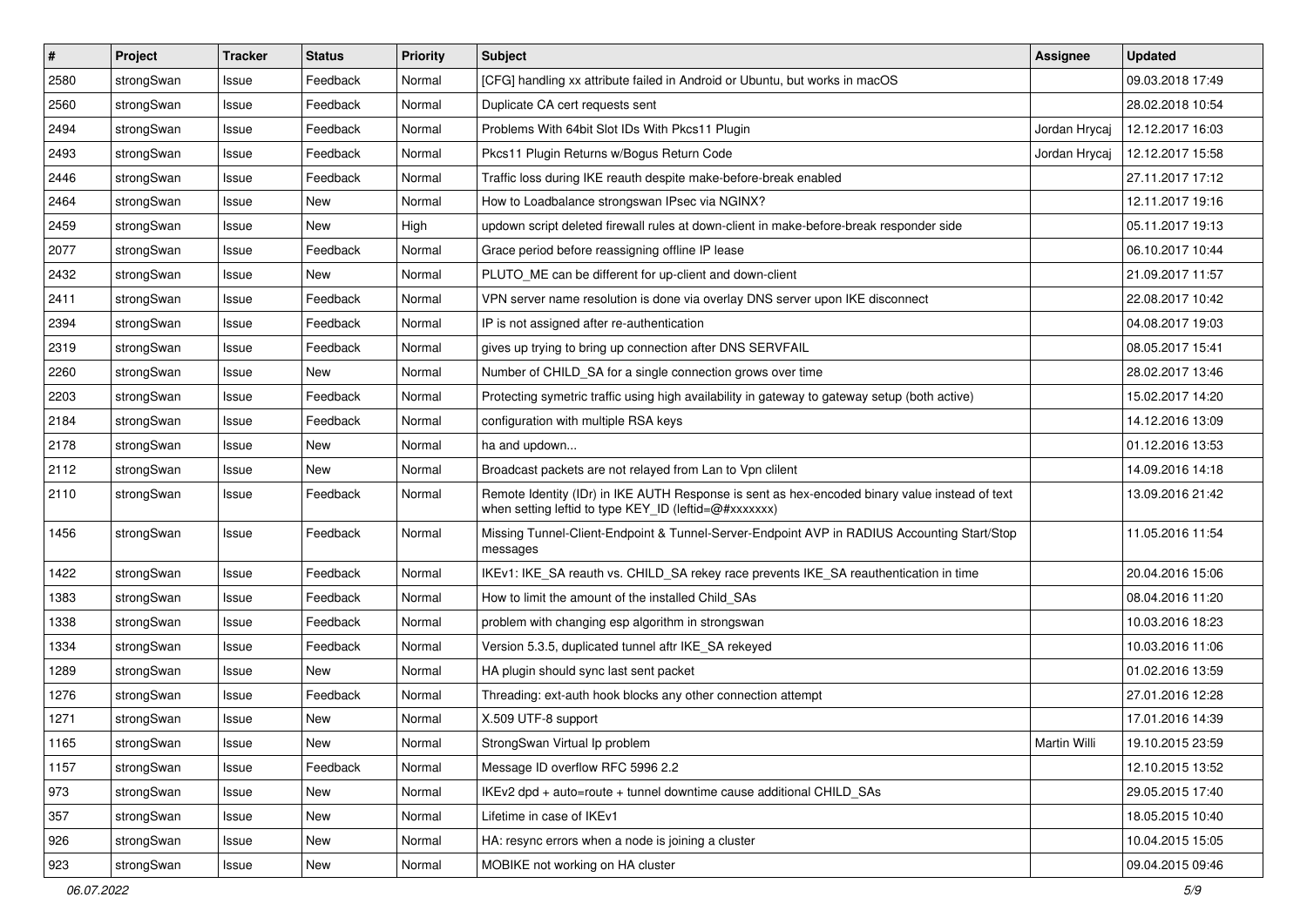| $\sharp$ | Project    | <b>Tracker</b> | <b>Status</b> | <b>Priority</b> | <b>Subject</b>                                                                                                          | <b>Assignee</b>          | <b>Updated</b>   |
|----------|------------|----------------|---------------|-----------------|-------------------------------------------------------------------------------------------------------------------------|--------------------------|------------------|
| 777      | strongSwan | Issue          | New           | Normal          | column length in attributes table of strongswan database is too short                                                   |                          | 25.11.2014 20:46 |
| 730      | strongSwan | Issue          | New           | Normal          | NAT-NAT fallback                                                                                                        |                          | 09.10.2014 12:40 |
| 482      | strongSwan | Issue          | Feedback      | Normal          | NAT-NAT connection                                                                                                      | Tobias<br><b>Brunner</b> | 09.10.2014 12:37 |
| 725      | strongSwan | Issue          | New           | High            | Mediation connection get stuck if peer is not online                                                                    |                          | 03.10.2014 12:02 |
| 702      | strongSwan | Issue          | New           | Normal          | ipsec route mode, Strongswan as responder may result collsion in INIT exchange. and ike                                 |                          | 12.09.2014 16:34 |
| 697      | strongSwan | Issue          | New           | Normal          | HA: nodes fail to sync data because of UDP packet drops                                                                 |                          | 09.09.2014 14:29 |
| 541      | strongSwan | Issue          | <b>New</b>    | Normal          | List of servers in client config (Failover)                                                                             |                          | 13.08.2014 15:10 |
| 522      | strongSwan | Issue          | New           | Normal          | Mac OS X native application won't update network interface for DNS lookups                                              |                          | 08.07.2014 10:23 |
| 628      | strongSwan | Issue          | New           | Normal          | Windows Phone 8.1 - Certificate Pattern Matching                                                                        |                          | 30.06.2014 14:06 |
| 619      | strongSwan | Issue          | New           | Normal          | pki --issue should have an --out option                                                                                 |                          | 15.06.2014 00:26 |
| 552      | strongSwan | Issue          | Feedback      | Normal          | move pki tool to ipsecdir                                                                                               | Tobias<br><b>Brunner</b> | 14.04.2014 13:52 |
| 542      | strongSwan | Issue          | Feedback      | Normal          | Nesting tunnels                                                                                                         | Andreas<br>Steffen       | 07.03.2014 09:22 |
| 462      | strongSwan | Issue          | Feedback      | Normal          | strongswan android app can not use on android 4.4 OS                                                                    | Tobias<br><b>Brunner</b> | 06.01.2014 13:07 |
| 404      | strongSwan | Issue          | Feedback      | Normal          | TNC: Update HowTos and implement some compilation flag checking                                                         | Andreas<br>Steffen       | 10.09.2013 13:58 |
| 359      | strongSwan | Issue          | Feedback      | Normal          | <b>Mediation Server Connection</b>                                                                                      | Tobias<br><b>Brunner</b> | 16.07.2013 16:25 |
| 1265     | strongSwan | Feature        | New           | Normal          | An option to disable NAT-T                                                                                              |                          | 23.06.2021 19:41 |
| 3104     | strongSwan | Feature        | Feedback      | Normal          | EAP-RADIUS: binding address feature for routers with multiple interfaces connected to LAN.                              |                          | 17.06.2021 02:26 |
| 3689     | strongSwan | Feature        | Feedback      | Normal          | Auto-connect on Wi-Fi network.                                                                                          |                          | 03.02.2021 16:32 |
| 3651     | strongSwan | Feature        | New           | Normal          | Support for FC-SP-2                                                                                                     |                          | 07.01.2021 20:04 |
| 3653     | strongSwan | Feature        | Feedback      | Normal          | Is there any possibility to pass any non-standard parameters for tunnels (ike or child sa) for use by<br>custom plugin? |                          | 08.12.2020 11:03 |
| 2189     | strongSwan | Feature        | Assigned      | Normal          | Support RFC 8229: TCP Encapsulation of IKE and IPsec Packets                                                            | Tobias<br><b>Brunner</b> | 05.06.2020 19:48 |
| 3457     | strongSwan | Feature        | New           | Low             | user-friendly pkcs11 certificate selection                                                                              |                          | 22.05.2020 12:52 |
| 3456     | strongSwan | Feature        | New           | LOW             | move to github/gitlab                                                                                                   |                          | 22.05.2020 12:27 |
| 3441     | strongSwan | Feature        | New           | Normal          | [Android] Lock modification of VPN configurations on work devices                                                       |                          | 11.05.2020 10:00 |
| 3422     | strongSwan | Feature        | Feedback      | Normal          | Allow multiple local id to be specified in a single connection?                                                         |                          | 23.04.2020 13:19 |
| 3398     | strongSwan | Feature        | New           | Normal          | Android client - allow configuring eap_id with EAP-TLS                                                                  |                          | 06.04.2020 23:19 |
| 1057     | strongSwan | Feature        | New           | Normal          | conn switching based on eap identity                                                                                    |                          | 24.03.2020 10:14 |
| 3276     | strongSwan | Feature        | Feedback      | Low             | N1_MODE_CAPABILITY                                                                                                      |                          | 21.11.2019 16:49 |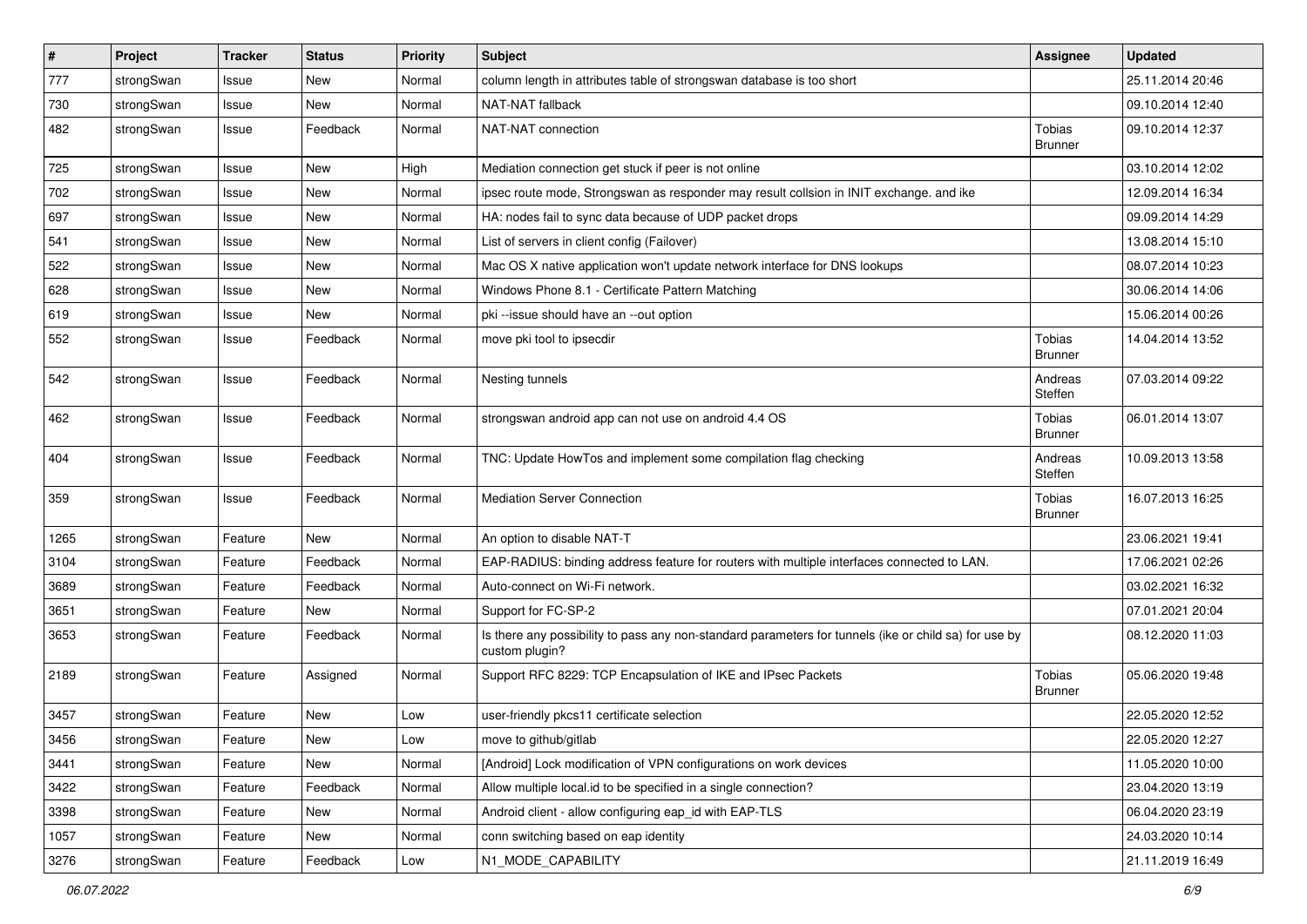| $\pmb{\#}$ | Project    | <b>Tracker</b> | <b>Status</b> | <b>Priority</b> | <b>Subject</b>                                                                                   | <b>Assignee</b>          | <b>Updated</b>   |
|------------|------------|----------------|---------------|-----------------|--------------------------------------------------------------------------------------------------|--------------------------|------------------|
| 3244       | strongSwan | Feature        | New           | Low             | eap-peap on android                                                                              |                          | 04.11.2019 10:17 |
| 104        | strongSwan | Feature        | Feedback      | Normal          | Postgresql Db Support                                                                            |                          | 04.09.2019 10:05 |
| 3162       | strongSwan | Feature        | Feedback      | Normal          | Strongswan Android support for default DNS suffixes (UNITY_DEF_DOMAIN flag)                      |                          | 29.08.2019 10:29 |
| 3135       | strongSwan | Feature        | Feedback      | Normal          | Android client - settings for connection re-try                                                  |                          | 12.08.2019 16:32 |
| 3075       | strongSwan | Feature        | New           | Normal          | <b>IPsec Labelling</b>                                                                           |                          | 29.05.2019 17:09 |
| 2972       | strongSwan | Feature        | Feedback      | Normal          | how to add X509v3 Key Usage: Key Encipherment                                                    |                          | 13.03.2019 13:59 |
| 2854       | strongSwan | Feature        | New           | Low             | Srongswan doesn't sending RADIUS Accounting-On/Off on start up / shutdown                        |                          | 10.12.2018 10:19 |
| 2823       | strongSwan | Feature        | Feedback      | Low             | Implementing VPN peer failover                                                                   |                          | 16.11.2018 10:25 |
| 2814       | strongSwan | Feature        | Feedback      | Normal          | Force Keepalive Packets if There is no NAT                                                       |                          | 29.10.2018 15:47 |
| 2793       | strongSwan | Feature        | Feedback      | Normal          | Remote identity with certificate                                                                 |                          | 15.10.2018 10:20 |
| 2729       | strongSwan | Feature        | Feedback      | Normal          | Does Swanctl provide the same option as Ipsec with the rightID using a %?                        |                          | 20.09.2018 17:37 |
| 2727       | strongSwan | Feature        | New           | Low             | single pair of selectors per CHILD_SA                                                            |                          | 23.08.2018 12:08 |
| 2707       | strongSwan | Feature        | New           | Normal          | More attributes taken/translated from radius attributes                                          |                          | 14.07.2018 15:21 |
| 2392       | strongSwan | Feature        | Feedback      | Low             | enable eap-ttls in Android client                                                                | Tobias<br><b>Brunner</b> | 04.07.2018 19:48 |
| 2668       | strongSwan | Feature        | Feedback      | Normal          | UE shall include the DEVICE_IDENTITY Notify payload                                              |                          | 22.05.2018 13:48 |
| 2495       | strongSwan | Feature        | Feedback      | Normal          | LibreSSL Plugin                                                                                  |                          | 13.12.2017 09:29 |
| 960        | strongSwan | Feature        | Feedback      | Normal          | Raise ALERT_PROPOSAL_MISMATCH_IKE in IKE V1                                                      | Martin Willi             | 30.08.2017 09:05 |
| 2409       | strongSwan | Feature        | Feedback      | Low             | Android client status details                                                                    |                          | 18.08.2017 13:23 |
| 2361       | strongSwan | Feature        | New           | Normal          | Import .sswan files from NetworkManager                                                          |                          | 12.06.2017 15:25 |
| 2095       | strongSwan | Feature        | Feedback      | Normal          | Support liveness check in Strongswan                                                             |                          | 31.05.2017 00:56 |
| 1559       | strongSwan | Feature        | Feedback      | Normal          | Expose received XAUTH/EAP username/password prompts via VICI, send secrets via VICI on<br>prompt |                          | 09.05.2017 16:28 |
| 2307       | strongSwan | Feature        | Feedback      | Normal          | Permit installation of trap policy for CHILD_SA configurations with unset local_addrs            |                          | 26.04.2017 15:04 |
| 2202       | strongSwan | Feature        | Feedback      | Normal          | Radius NAS IP to be specified                                                                    |                          | 18.01.2017 17:58 |
| 2185       | strongSwan | Feature        | Feedback      | Normal          | INTERNAL_IP4_SUBNET Attribute Support in Android Client                                          |                          | 10.12.2016 01:14 |
| 2165       | strongSwan | Feature        | Feedback      | Normal          | missing LIBRESSL_VERSION_NUMBER support                                                          |                          | 03.11.2016 09:23 |
| 1082       | strongSwan | Feature        | Feedback      | Normal          | Framed-Route to set leftsubnet                                                                   |                          | 07.10.2016 10:02 |
| 1506       | strongSwan | Feature        | Feedback      | Normal          | Enhance DoS protection to deny users that failed Authentication                                  |                          | 17.06.2016 14:31 |
| 1482       | strongSwan | Feature        | Feedback      | Normal          | Allow changing init_limit_half_open etc. at runtime by reloading strongswan.conf                 |                          | 26.05.2016 14:49 |
| 1253       | strongSwan | Feature        | Feedback      | Normal          | Strongswan doesn't support CA bundles                                                            |                          | 19.01.2016 11:23 |
| 930        | strongSwan | Feature        | New           | Normal          | Option to have non-sequential v6 roadwarrior addresses                                           |                          | 12.01.2016 16:36 |
| 1251       | strongSwan | Feature        | New           | Normal          | FreeBSD HA                                                                                       |                          | 11.01.2016 22:01 |
| 1008       | strongSwan | Feature        | Feedback      | Normal          | FARP for IPv6                                                                                    |                          | 14.12.2015 20:59 |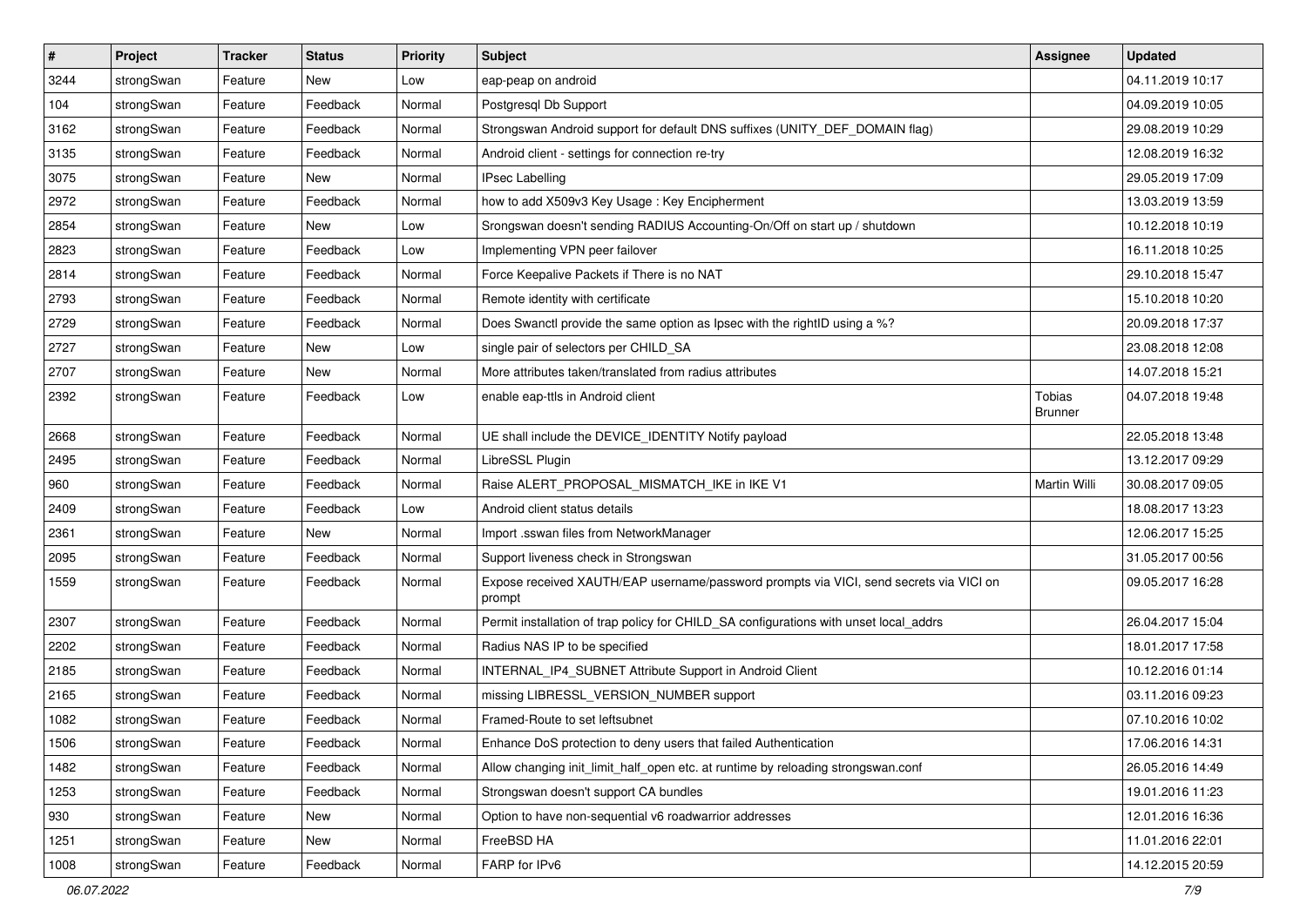| $\vert$ # | Project    | <b>Tracker</b> | <b>Status</b> | Priority | Subject                                                                                                  | <b>Assignee</b>          | <b>Updated</b>   |
|-----------|------------|----------------|---------------|----------|----------------------------------------------------------------------------------------------------------|--------------------------|------------------|
| 162       | strongSwan | Feature        | Feedback      | Normal   | Submit ClusterIP patches mainline                                                                        |                          | 14.12.2015 20:43 |
| 1207      | strongSwan | Feature        | New           | Normal   | Add more than 2 hosts support to HA plugin and make it configurable                                      |                          | 08.12.2015 05:05 |
| 1000      | strongSwan | Feature        | Feedback      | Normal   | Raise ALERT_TS_MISMATCH in IKE V1                                                                        |                          | 09.09.2015 12:47 |
| 1081      | strongSwan | Feature        | New           | Normal   | Active/standby VPN Gateway Failover                                                                      |                          | 21.08.2015 22:01 |
| 1079      | strongSwan | Feature        | Feedback      | Normal   | Future Plans for firwall configuration equivalent under FreeBSD                                          |                          | 21.08.2015 15:58 |
| 927       | strongSwan | Feature        | New           | Normal   | Charon: Implement route events and add an consumer in updown plugin                                      |                          | 11.04.2015 12:02 |
| 38        | strongSwan | Feature        | New           | Low      | OCSP in IKE payload, RFC4806                                                                             |                          | 19.12.2014 14:20 |
| 87        | strongSwan | Feature        | New           | Normal   | <b>IPsec Multicast Support</b>                                                                           |                          | 19.12.2014 14:20 |
| 766       | strongSwan | Feature        | <b>New</b>    | Normal   | Make retransmit settings tunable by connection                                                           |                          | 14.11.2014 10:02 |
| 746       | strongSwan | Feature        | New           | Normal   | Different radius server(s) for accounting                                                                |                          | 22.10.2014 12:23 |
| 693       | strongSwan | Feature        | Feedback      | Normal   | Time policy for roadwarrior                                                                              | Tobias<br><b>Brunner</b> | 02.09.2014 11:06 |
| 645       | strongSwan | Feature        | <b>New</b>    | Normal   | Support HeapAlloc() and friends in leak-detective                                                        |                          | 10.07.2014 15:12 |
| 644       | strongSwan | Feature        | New           | Normal   | Non-monolithic Windows build                                                                             |                          | 10.07.2014 15:12 |
| 643       | strongSwan | Feature        | New           | Normal   | CNG/Bcrypt native Windows crypto plugin                                                                  |                          | 10.07.2014 15:12 |
| 642       | strongSwan | Feature        | New           | Normal   | Windows Named Pipe stream and service                                                                    |                          | 10.07.2014 15:11 |
| 641       | strongSwan | Feature        | <b>New</b>    | Normal   | kernel-iph virtual IP support and IKE routing lookups ignoring IPsec routes                              |                          | 10.07.2014 15:11 |
| 640       | strongSwan | Feature        | New           | Normal   | Provide an init_once() abstraction layer                                                                 |                          | 10.07.2014 15:10 |
| 268       | strongSwan | Feature        | Feedback      | Normal   | support for ssh keypairs in strongswan network-manager plugin                                            | Tobias<br><b>Brunner</b> | 19.02.2014 15:13 |
| 420       | strongSwan | Feature        | Feedback      | Normal   | Add more of the verbs that were supported by pluto to the updown plugin                                  | Tobias<br><b>Brunner</b> | 11.10.2013 07:56 |
| 406       | strongSwan | Feature        | Feedback      | Low      | TNC: Speeding up the Attestation process                                                                 | Andreas<br>Steffen       | 10.09.2013 14:00 |
| 368       | strongSwan | Feature        | New           | Low      | Add support for UNITY_DEF_DOMAIN mode config and pass domain to resolvconf                               |                          | 27.07.2013 01:25 |
| 243       | strongSwan | Feature        | Feedback      | Normal   | Configure routing table in peer                                                                          | Tobias<br><b>Brunner</b> | 23.05.2013 20:03 |
| 309       | strongSwan | Feature        | Feedback      | Normal   | Problem with Network Aliases for charon.interfaces_ignore and charon.interfaces_use                      | Tobias<br><b>Brunner</b> | 21.03.2013 19:32 |
| 312       | strongSwan | Feature        | New           | Normal   | Feature Request: Option to limit or disable sending of ADDITIONAL_*_ADDRESS list for MOBIKE<br>Responder |                          | 13.03.2013 19:19 |
| 215       | strongSwan | Feature        | New           | Normal   | strongswan NetworkManager plugin: make the "normal" ipsec configuration usable                           |                          | 12.08.2012 04:47 |
| 173       | strongSwan | Feature        | Assigned      | Normal   | Support for IP address ranges in traffic selectors                                                       | Tobias<br><b>Brunner</b> | 14.06.2012 11:31 |
| 129       | strongSwan | Feature        | Assigned      | Normal   | Relations between ike/child/peer cfg                                                                     | Martin Willi             | 06.02.2012 10:50 |
| 3285      | strongSwan | <b>Bug</b>     | Feedback      | Normal   | Virtual IPs on FreeBSD cannot set IPv6 addresses                                                         |                          | 02.11.2021 11:04 |